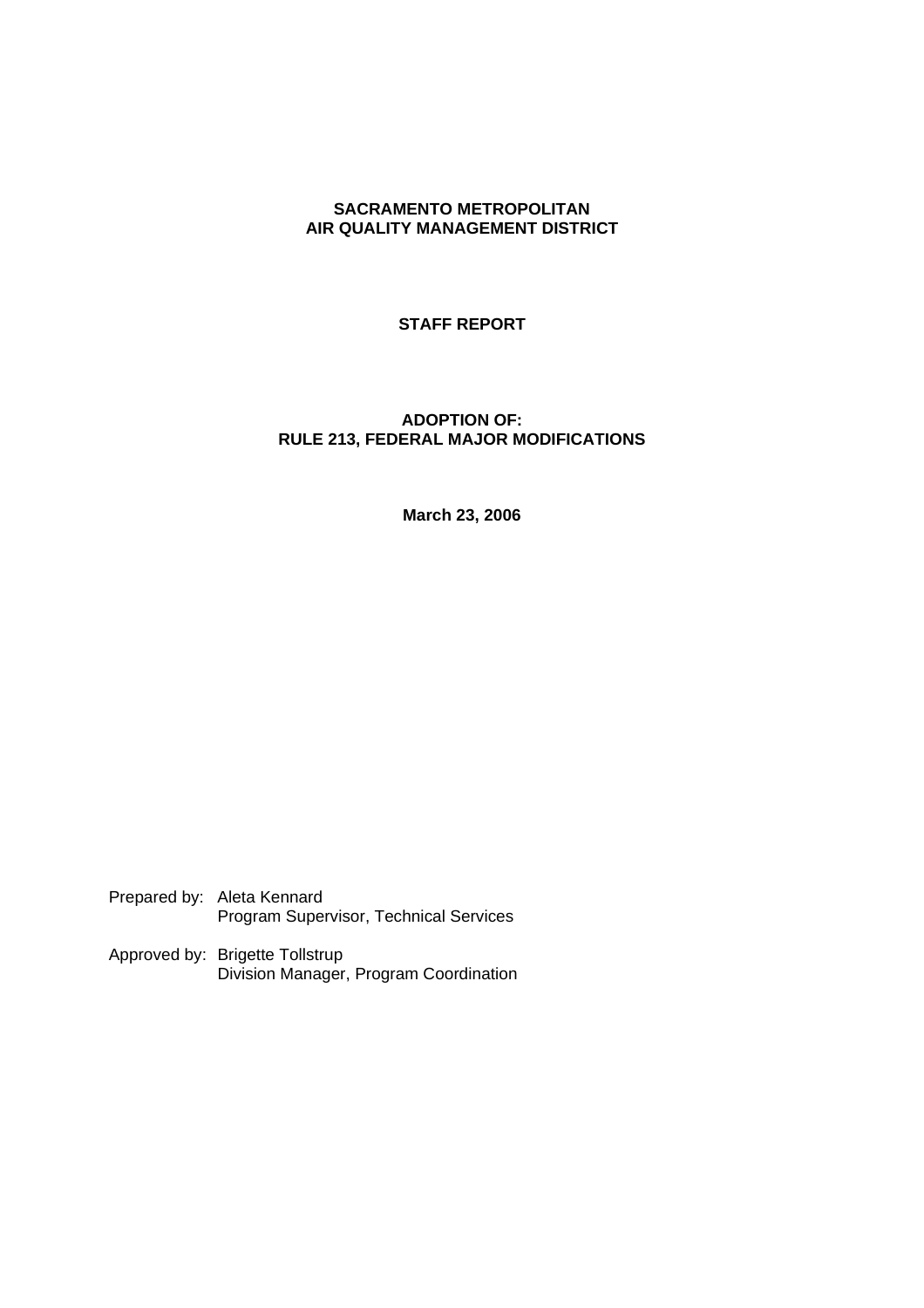## **INTRODUCTION**

The District's New Source Review (NSR) program is designed to ensure that construction and operation of new and modified sources does not interfere with progress towards attainment of the National and State Ambient Air Quality Standards.

In December 2002, the United States Environmental Protection Agency (EPA) adopted amendments to the Clean Air Act modifying NSR requirements for modifications of major sources (NSR reform). These federal NSR reforms were designed by EPA to allow major sources of air contaminants greater flexibility to modify existing facilities without triggering NSR requirements, such as Best Available Control Technology (BACT) and offsets. EPA's premise was that some facilities delayed modernizing equipment to avoid triggering NSR requirements, that lifting the requirements would encourage facilities to upgrade, and that the upgrades would yield a net air quality benefit.

The California Air Resources Board (CARB) and many of the air districts, including Sacramento, disagreed with EPA's conclusions. These agencies took the position that: (i) NSR requirements are necessary to improve air quality in California; and (ii) there is no evidence that California facilities have delayed upgrades to avoid NSR requirements.

California responded to EPA NSR reform on two fronts. First, the state legislature passed California Senate Bill 288 – Protect California Air Act of 2003 (SB 288), which was sponsored by State Senator Byron Sher. The bill prohibits local districts from amending or revising their NSR rules or regulations to be less stringent than certain requirements in those rules and regulations that existed on December 30, 2002. Second, the state took part in a lawsuit filed against EPA to try to prevent the implementation of the reforms. The Sacramento Metropolitan Air Quality Management District voted to participate in this lawsuit in February 2003. On June 24, 2005 the Court issued a decision vacating some provisions of the NSR reform, remanding some provisions back to EPA for further consideration, and upholding other provisions.

Proposed Rule 213, FEDERAL MAJOR MODIFICATIONS, will address the two differing state and federal requirements applicable to modifications of federal major sources. Major modifications that are not "Federal Major Modifications" can escape certain federal-only requirements, such as the alternative siting analysis. EPA has imposed a deadline of January 2, 2006 for NSR rules to be amended to comply with their requirements.

 $\_$  ,  $\_$  ,  $\_$  ,  $\_$  ,  $\_$  ,  $\_$  ,  $\_$  ,  $\_$  ,  $\_$  ,  $\_$  ,  $\_$  ,  $\_$  ,  $\_$  ,  $\_$  ,  $\_$  ,  $\_$  ,  $\_$  ,  $\_$  ,  $\_$  ,  $\_$ 

# **BACKGROUND**

With the promulgation of both the Federal NSR Reform and California's SB288, the District (and all other California air districts) is faced with the task of amending our rules to comply with the NSR Reforms, as required by EPA, yet not make the rules any less stringent than they were on December 30, 2002. Staff throughout the State has been working closely with the California Air Pollution Control Officers' Association (CAPCOA), CARB, and EPA to meet these two conflicting requirements. The methods developed rely on the Clean Air Act authorization for state and local agencies to adopt rules that are more stringent than required by the Clean Air Act.

Rule 202, NEW SOURCE REVIEW sets the requirements for reviewing permit applications for new and modified sources, including major modifications, and the requirements for Best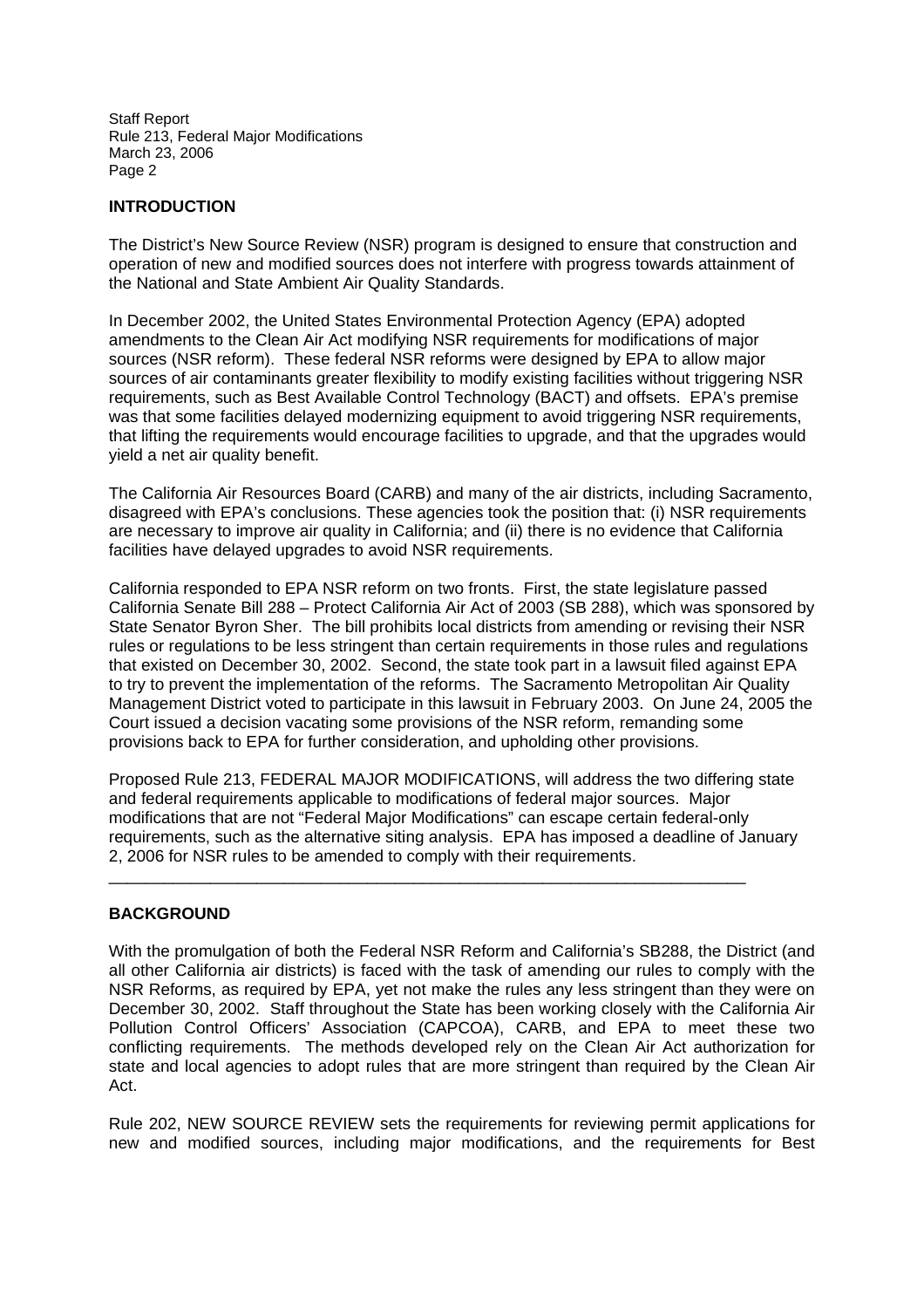Available Control Technology (BACT) and offsets. The rule also sets the calculation procedures for emission increases and reductions associated with new and modified stationary sources and/or emission units. The rule was first adopted on September 20, 1976 and was last amended on February 24, 2005. Consistent with the method developed with CAPCOA, CARB and EPA assistance, new Rule 213, FEDERAL MAJOR MODIFICATIONS, will be used in conjunction with Rule 202 to address the NSR reform requirements for federal major modifications.

**Federal Mandate:** The District is designated as a serious nonattainment area for the 8-hour ozone standard by EPA. Section 173 of Title I of the Federal Clean Air Act Amendments of 1990 requires permitting authorities to establish a permitting program for reviewing applications for construction of new sources or modification of existing sources of air pollutants. A New Source Review, or Preconstruction Review, is required as part of the State Implementation Plan (SIP) under 40 Code of Federal Regulations (CFR) Part 51 Subpart 1 to ensure that the construction or modification of a source will not cause violations of the State's control strategy or interfere with attainment or maintenance of ambient air quality standards. 40 CFR Part 51 also requires the District to adopt a permitting program that requires the application of BACT for any net increase in emissions at a major stationary source, and Lowest Achievable Emission Rate for a new major stationary source or modification to an existing stationary source that results in significant emission increases.

Federal regulations (67 FR 80186 - 80289) require that the District adopt revisions to the District's NSR rules that incorporate federal NSR reforms that were published in the Federal Register on December 31, 2002. The District is required to adopt the federal NSR reforms that were not vacated or remanded by the court on June 24, 2005. The District must include an exemption for certain federal-only requirements if a modification is not a Federal Major Modification under the federal NSR reforms. Proposed Rule 213 will bring the District's NSR program in compliance with these requirements.

**State Mandates:** The California Clean Air Act, Health and Safety Code Section 40919, requires that the District's permitting program be designed to achieve no net increase in emissions from stationary sources with emissions greater than 15 tons per year of reactive organic compounds (ROC) or nitrogen oxides (NOx) as precursors to ozone. The California Clean Air Act also requires the permitting program to require the use of BACT for any new or modified stationary source which has the potential to emit 10 pounds per day or more of ROC or NOx. Currently adopted Rule 202, NEW SOURCE REVIEW complies with these requirements and proposed Rule 213 does not change any of these requirements.

**Chapter 4.5, Protect California Air Act of 2003 Requirements**: In an effort to minimize the potential impact of federal NSR reform, the state legislature passed the Protect California Air Act of 2003 (SB288). The Act (Health and Safety Code Sections 42500 through 42507) is intended to minimize the impact of the relaxation of the federal new source review program on air quality in California. The Act prohibits districts from making revisions to their SIP approved NSR rules in existence on December 30, 2002 that would result in weakening their rules. These revisions include but are not limited to, revisions to rule applicability, changing the definition of modification so that NSR is not triggered or triggered at a higher level of emission increases, or relaxing BACT, air quality analysis, and public participation requirements. The Act does permit districts to deviate from these requirements under specified conditions.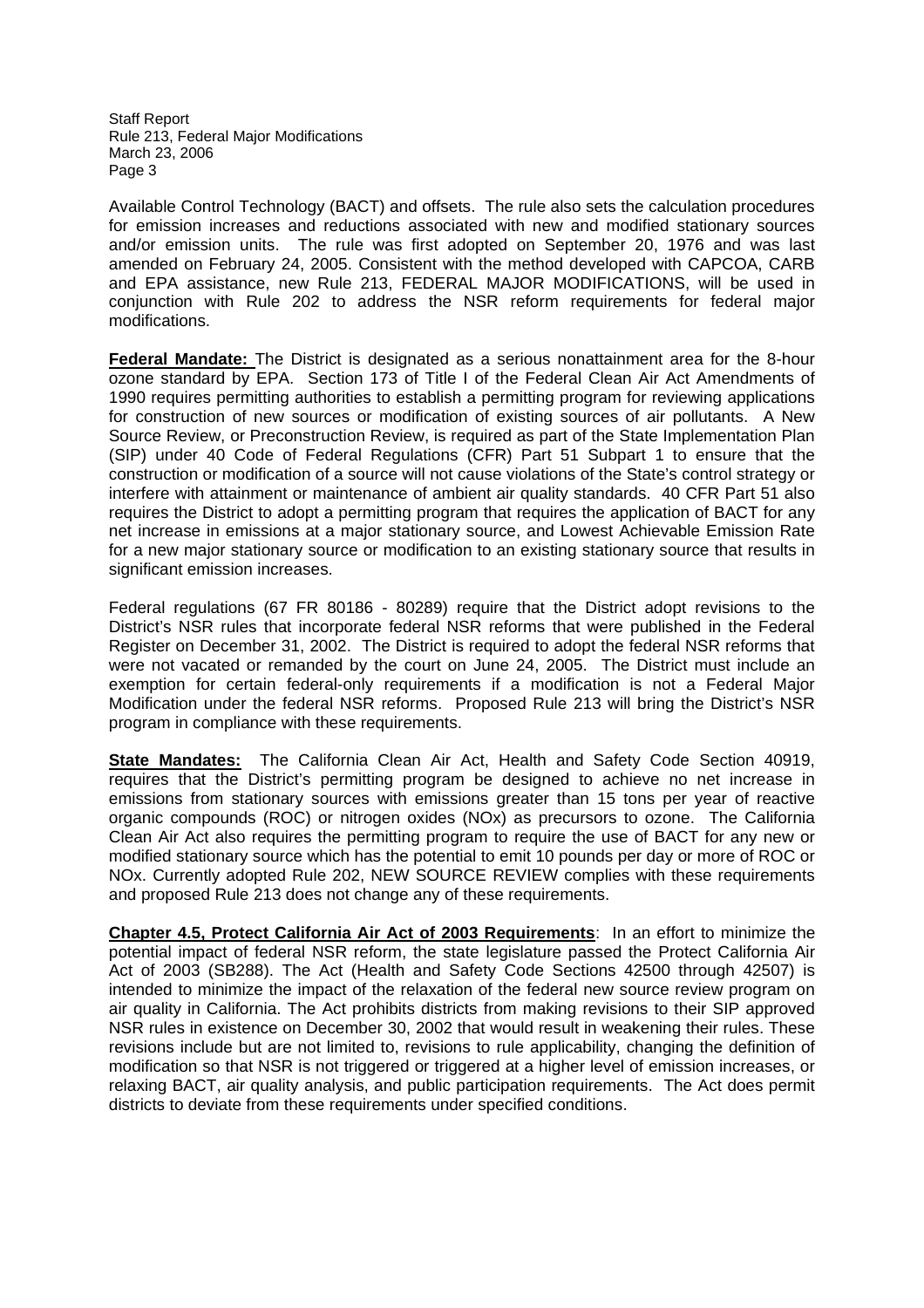The proposed Rule 213 meets this mandate. This rule is adopting by reference the definition of a Federal Major Modification and Plantwide Applicability Limits and does not relax any of the requirements for BACT, offsets, or public participation.

\_\_\_\_\_\_\_\_\_\_\_\_\_\_\_\_\_\_\_\_\_\_\_\_\_\_\_\_\_\_\_\_\_\_\_\_\_\_\_\_\_\_\_\_\_\_\_\_\_\_\_\_\_\_\_\_\_\_\_\_\_\_\_\_\_\_\_\_\_\_

 $\_$  ,  $\_$  ,  $\_$  ,  $\_$  ,  $\_$  ,  $\_$  ,  $\_$  ,  $\_$  ,  $\_$  ,  $\_$  ,  $\_$  ,  $\_$  ,  $\_$  ,  $\_$  ,  $\_$  ,  $\_$  ,  $\_$  ,  $\_$  ,  $\_$  ,  $\_$ 

\_\_\_\_\_\_\_\_\_\_\_\_\_\_\_\_\_\_\_\_\_\_\_\_\_\_\_\_\_\_\_\_\_\_\_\_\_\_\_\_\_\_\_\_\_\_\_\_\_\_\_\_\_\_\_\_\_\_\_\_\_\_\_\_\_\_\_\_\_\_

## **SUMMARY OF PROPOSED RULES**

Proposed Rule 213, FEDERAL MAJOR MODIFICATIONS, establishes definitions for Federal Major Modifications and Plantwide Applicability Limits and then exempts non-Federal Major Modifications from the federal-only requirements in Rule 202, NEW SOURCE REVIEW. A detailed summary of the proposed rule may be found in Attachment A (see page 6).

## **COST IMPACTS**

Section 40703 of the California Health and Safety Code requires that the District consider and make public its findings relating to the cost effectiveness of implementing an emission control measure. The proposed rule does not implement an emission control measure and therefore is not subject to the cost effectiveness mandate.

#### **SOCIOECONOMIC IMPACT ANALYSIS**

The provisions of Section 40728.5 of the California Health and Safety Code require, in part, that:

*"Whenever a district intends to propose the adoption, amendment, or repeal of a rule or regulation that will significantly affect air quality or emissions limitations, that agency shall, to the extent that data are available, perform an assessment of the socioeconomic impacts of the adoption, amendment, or repeal of the rule or regulation."*

The proposed rule will not significantly affect air quality or strengthen an emission limitation, and is therefore not subject to the socioeconomic analysis mandate.

 $\_$  ,  $\_$  ,  $\_$  ,  $\_$  ,  $\_$  ,  $\_$  ,  $\_$  ,  $\_$  ,  $\_$  ,  $\_$  ,  $\_$  ,  $\_$  ,  $\_$  ,  $\_$  ,  $\_$  ,  $\_$  ,  $\_$  ,  $\_$  ,  $\_$  ,  $\_$ 

#### **ENVIRONMENTAL REVIEW AND COMPLIANCE**

The approval of the proposed action is exempt from CEQA for the following reason. The proposed action consists of adopting approved federal requirements and because the District has not exercised discretion by modifying federal requirements, it is considered to be ministerial in nature and thus is statutorily exempt from CEQA, pursuant to state CEQA Guidelines Section 15268 – Ministerial Projects, as defined by CEQA Guidelines Section 15369.

## **TABLE OF FINDINGS**

Six required findings: According to Section 40727(a) of the California Health and Safety Code, prior to adopting or amending a rule or regulation, an air district's board must make findings of necessity, authority, clarity, consistency, nonduplication, and reference. The findings must be based on the following: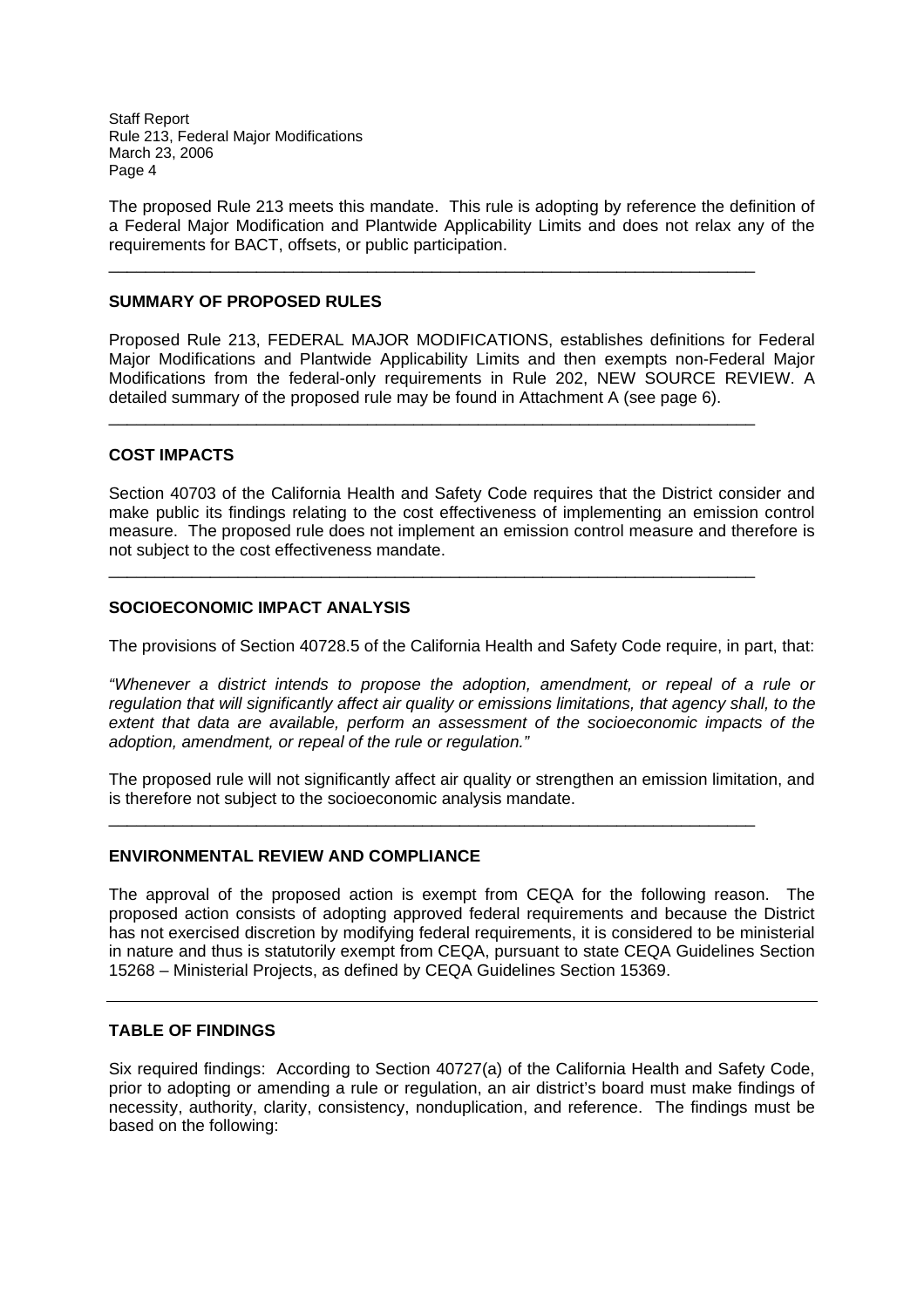- 1. Information presented in the District's written analysis, prepared pursuant to Health and Safety Code Section 40727.2;
- 2. Information contained in the rulemaking records pursuant to Section 40728 of the California Health and Safety Code; and
- 3. Relevant information presented at the Board's hearing for the rule.

The table below sets the finding and the basis for making the finding.

| <b>FINDING</b>                                                                                                                                                                                                                                                                                               | <b>FINDING DETERMINATION</b>                                                                                                                                                                                                                                                                 |
|--------------------------------------------------------------------------------------------------------------------------------------------------------------------------------------------------------------------------------------------------------------------------------------------------------------|----------------------------------------------------------------------------------------------------------------------------------------------------------------------------------------------------------------------------------------------------------------------------------------------|
| Authority: The District must find that a provision of<br>law or of a state or federal regulation permits or<br>requires the District to adopt, amend, or repeal the<br>rule.                                                                                                                                 | The District is authorized to adopt rules and regulations<br>by Health & Safety Code Sections 40001, 40702, 41010,<br>40919, and 42300. (Health & Safety Code Section<br>$40727(b)(2)$ ).                                                                                                    |
| <b>Necessity:</b><br><b>District</b><br>must find<br>The<br>that<br>the<br>rulemaking demonstrates a need exists for the rule,<br>or for its amendment or repeal.                                                                                                                                            | It is necessary for the District to adopt this rule to comply<br>with the NSR reform requirements that were published in<br>40 CFR Part 51.165 and were not vacated or remanded<br>by the courts on June 24, 2005 (67 FR 80186). (Health<br>& Safety Code Section 40727(b)(1)).              |
| <b>Clarity:</b> The District must find that the rule is written<br>or displayed so that its meaning can be easily<br>understood by the persons directly affected by it.                                                                                                                                      | The District has reviewed the rule and determined that it<br>can be easily understood by the affected industry. In<br>addition, the record contains no evidence that the<br>persons directly affected by the rule cannot understand<br>the rule. (Health & Safety Code Section 40727(b)(3)). |
| <b>Consistency:</b> The rule is in harmony with, and not<br>in conflict with or contradictory to, existing statutes,<br>court decisions, or state or federal regulations.                                                                                                                                    | The proposed rule amendments do not conflict with and<br>are not contradictory to existing statutes, court decisions,<br>or state or federal regulations. (Health & Safety Code<br>Section 40727(b)(4)).                                                                                     |
| Non-Duplication: The District must find that either:<br>1) The rule does not impose the same requirements<br>as an existing site or federal regulation; or 2) that the<br>duplicative requirements are necessary or proper to<br>execute the powers and duties granted to, and<br>imposed upon the District. | The proposed rule duplicates federal rules or regulations<br>for permitting programs. The duplicative requirements<br>are necessary in order to execute the powers and duties<br>imposed upon the District (Health & Safety Code Section<br>$40727(b)(5)$ ).                                 |
| <b>Reference:</b> The District must refer to any statute,<br>court decision, or other provision of law that the<br>District implements, interprets, or makes specific by<br>adopting, amending or repealing the rule.                                                                                        | The proposed rule implements EPA's NSR reform<br>requirements that were not vacated or remanded by the<br>court on June 24, 2005 (40 CFR Part 51.165). (Health &<br>Safety Code Section 40727(b)(6)).                                                                                        |
| Additional Informational Requirements (Health &<br>Safety Code Section 40727): In complying with<br>HSC Section 40727, the District must identify all<br>federal requirements and District rules that apply to<br>the same equipment or source type as the proposed<br>rule or amendments.                   | The draft rule does not strengthen emission limits or<br>stringent monitoring,<br>impose more<br>reporting,<br>or<br>recordkeeping<br>requirements,<br>therefore,<br>rule<br>a<br>consistency analysis is not required.                                                                      |